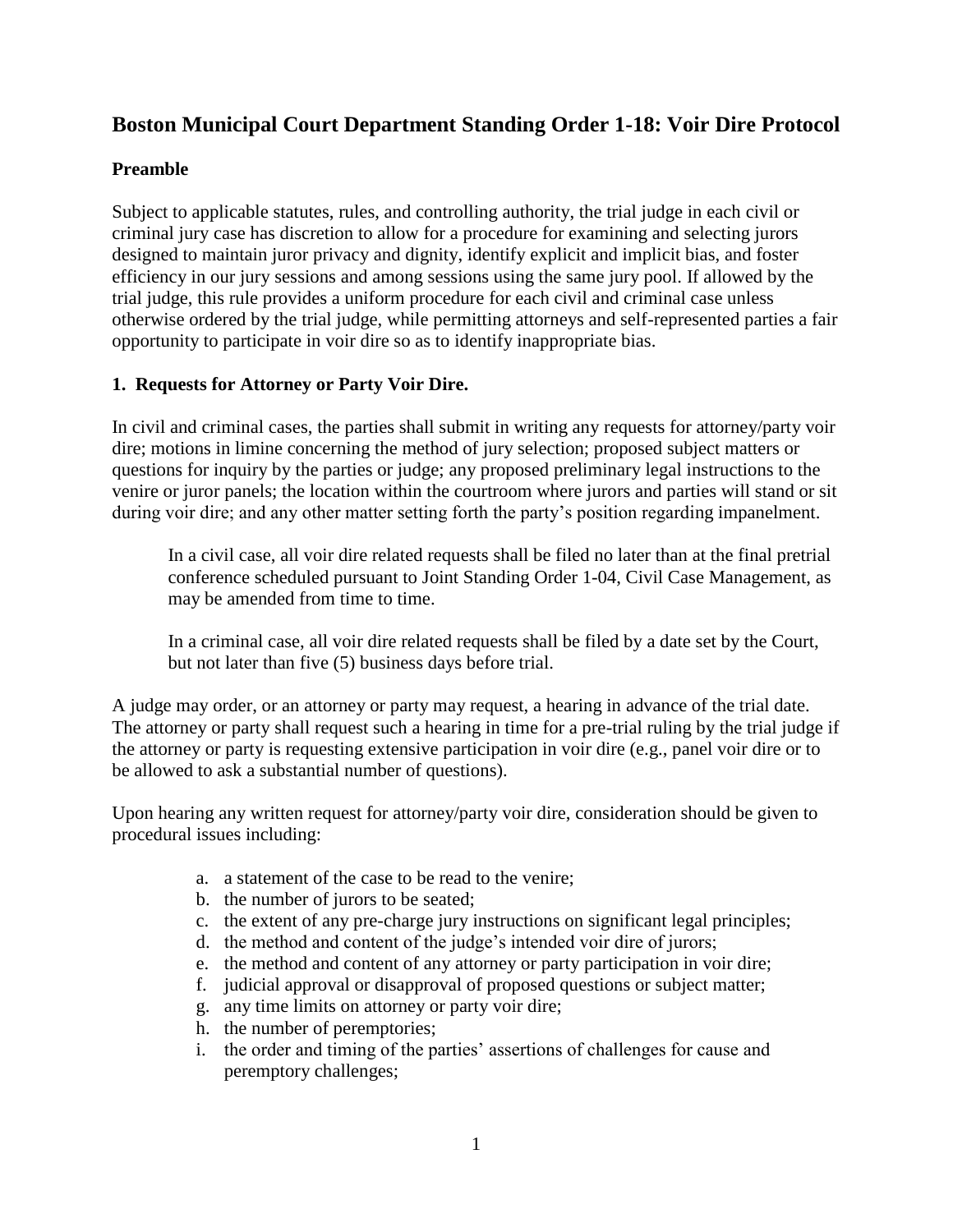j. any agreement to allow deliberation by fewer jurors in a civil case if seated jurors are dismissed post-impanelment.

## **2. Scope and Subject Matter of Permissible Attorney or Party Voir Dire.**

### **A. General Matters**

The trial judge may allow attorney or party voir dire if properly requested according to the time as set forth in Section 1 above. The trial judge has discretion regarding the scope and manner of voir dire.

If allowed by the judge:

- 1. The judge should, at a minimum, allow reasonable questions seeking elaboration or explanation concerning juror responses.
- 2. A trial judge should allow a reasonable number of questions that: (i) seek factual information about the prospective juror's background and experience pertinent to the issues expected to arise in the case; (ii) may reveal preconceptions or biases relating to the identity of the parties or the nature of the claims or issues expected to arise in the case; (iii) inquire into the prospective jurors' willingness and ability to accept and apply pertinent legal principles as instructed; (iv) are meant to elicit information on subjects that controlling authority has identified as preferred subjects of inquiry, even if not absolutely required; and (v) are proportional in quantity to the anticipated length and complexity of the trial.
- 3. A trial judge may impose reasonable restrictions on the subject matter, time, number of questions, or method of attorney or party voir dire. The judge may utilize individual voir dire, panel voir dire, or any combination of the two. If employing panel voir dire, the trial judge shall determine the procedure and may elect to follow the method set forth in Addendum A or adopt variations thereof. (Addendum A)
- 4. A party objecting to a question posed by another party shall state, "objection," without elaboration or argument. The judge may rule on the objection in, or outside of, the juror's presence. The trial judge may *sua sponte* strike or rephrase a party's question. The judge may interrupt or supplement a party's questioning to provide the juror(s) with an explanation of the law or the jury trial process. The judge may ask additional questions to assist in the determination of a juror's impartiality.
- 5. An attorney or party may ask questions about the law if approved by the trial judge. The judge may require the questioner to use specific words or phrases and may give an instruction on the law beforehand or at the time the question is asked. If a juror asks a question to clarify an aspect of the law, the questioner shall defer to the judge to answer the question.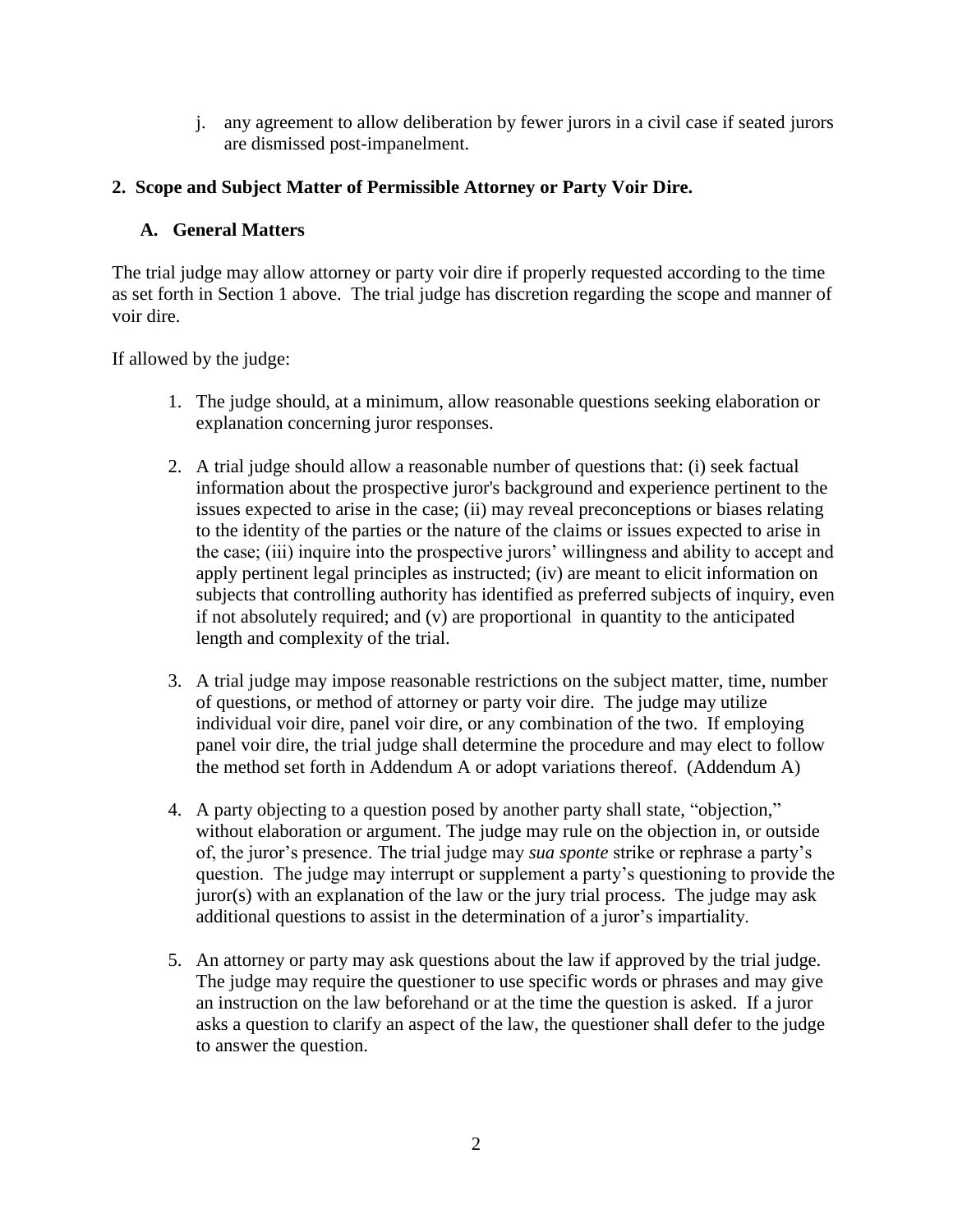6. If intending to challenge a juror for cause as a result of attorney or party voir dire, the questioner ordinarily should lay an adequate foundation showing that, in light of the information or viewpoint expressed, the juror may not be fair and impartial and decide the case solely on the facts and law presented at trial. A juror's "yes" or "no" answer to a question about a viewpoint or experience may not, by itself, support a challenge for cause. An attorney or party challenging a juror for cause shall state the reason and the court may inquire further, or may decide without further questioning if the judge believes that the existing record is sufficient to resolve the challenge for cause.

#### **B. Prohibited and Disfavored Subjects**

- 1. No attorney or party may inquire into the following prohibited subjects:
	- a. questions framed in terms of how the juror would decide the outcome of the case (prejudgment), including hypotheticals that are close/specific to the facts of the case (any hypotheticals that may trigger this rule must be presented to the judge before trial);
	- b. questions that seek to commit juror(s) to a result, including, without limitation, questions about what evidence would cause the juror(s) to find for the attorney's client or the party;
	- c. questions having no substantial purpose other than to argue an attorney's or party's case or indoctrinate any juror(s);
	- d. questions about the outcome in prior cases where the person has served as a juror, including the prior vote(s) of the juror or the verdict of the entire jury;
	- e. questions in the presence of other jurors that specifically reference what is written on a particular juror's confidential juror questionnaire.
- 2. No attorney or party may inquire into any of the following disfavored subjects absent the trial judge's prior express approval:
	- a. the juror's political views, voting patterns or party preferences;
	- b. the juror's religious beliefs or affiliation.

To obtain approval, an attorney or party must at a minimum explain how the inquiry is relevant to the issues, may affect a juror's impartiality, or may assist the proper exercise of peremptory challenges.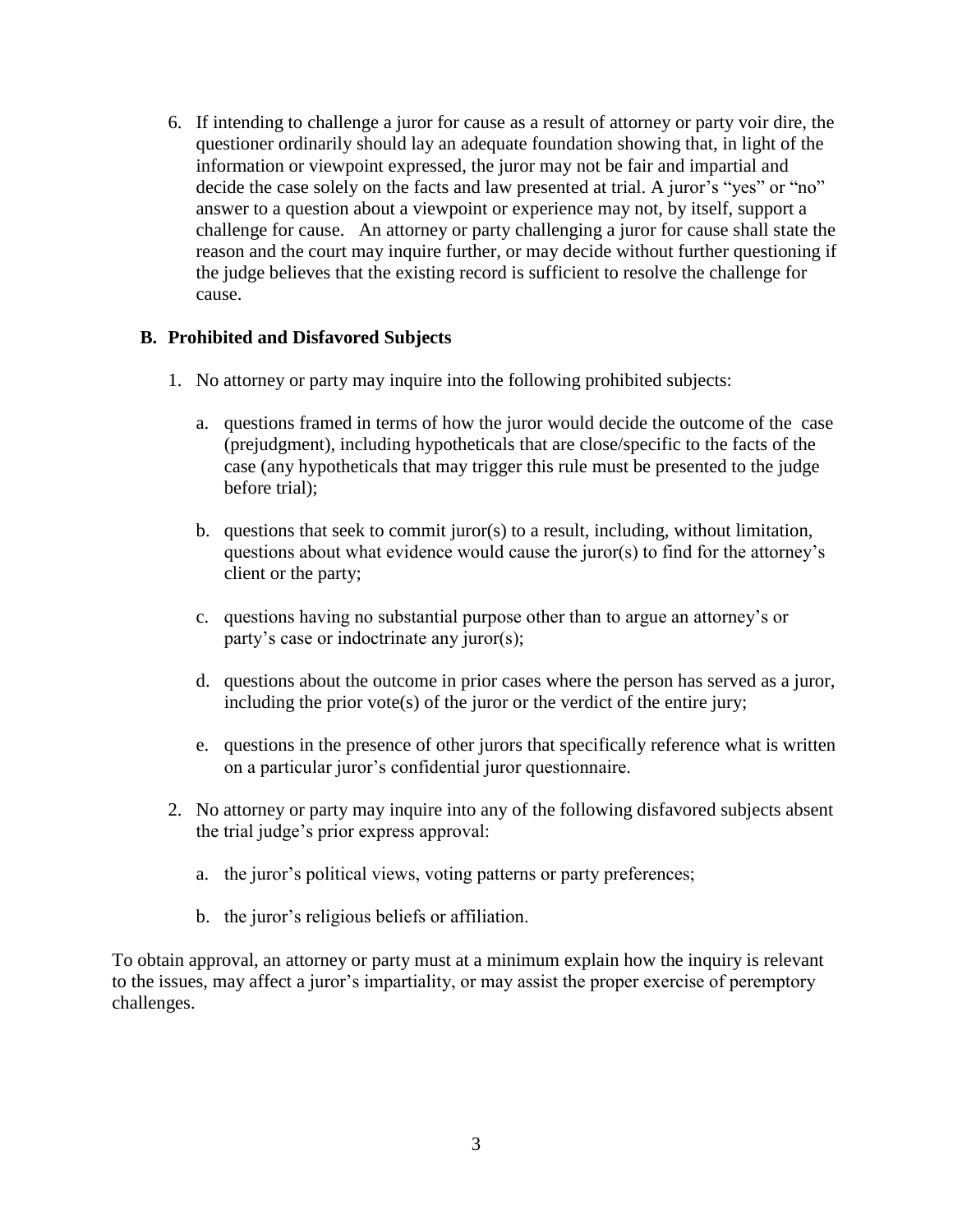### **C. Procedural Matters**

#### 1. **Mandatory Voir Dire**

 The trial judge shall ask all voir dire questions specifically required by statute, court rule, or controlling authority, but retains discretion as to when and how to do so.

### 2. **Individual Voir Dire**

- a. Questioning shall occur through individual voir dire if: (i) required by statute, rule, or controlling authority; (ii) inquiry concerns private or potentially embarrassing information; or (iii) questioning would specifically reference what is written on a particular juror's confidential juror questionnaire.
- b. The trial judge should conduct an individual voir dire in all cases to: (i) determine whether any juror has any issues concerning hearing, vision, language, mental health, or comprehension, and to determine whether a reasonable accommodation can enable a juror to serve; (ii) address any private or embarrassing information not disclosed in public portions of the voir dire; or (iii) identify any other impediment to jury service that the trial judge and parties might not observe without personal contact with the juror.

#### 3. **Timing of Challenges**

After the trial judge finds that each juror stands indifferent, the parties shall exercise their peremptory challenges. The judge may require exercise of peremptory challenges after filling the jury box with jurors found to stand indifferent, after completion of side bar inquiry of an individual juror, or at some other time after the judge's finding of indifference.

#### 4. **Maintaining the Record**

Counsel and the parties must ensure an accurate record of attorney or party voir dire. During panel voir dire, an attorney or a party must refer to the juror seat number (or juror number) of any individual juror who is questioned individually or who responds audibly. Failure to do so may constitute a waiver of any claim of error arising from any inaudible or unattributed portions of the record.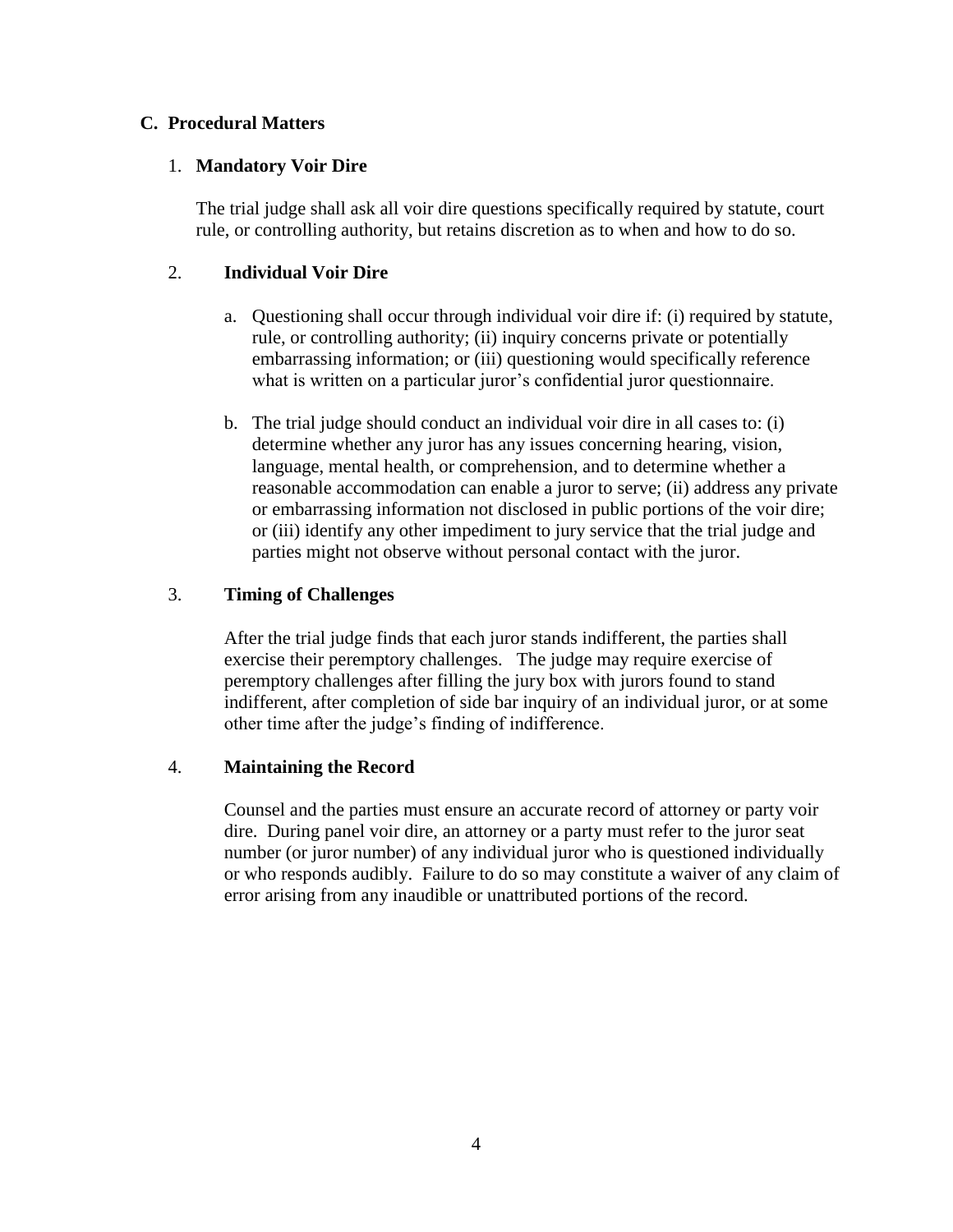#### **ADDENDUM A TO BOSTON MUNICIPAL COURT DEPARTMENT STANDING ORDER 1-18**

#### **PANEL VOIR DIRE**

#### **1. Pretrial Procedure**

Any attorney or self-represented party who requests panel voir dire shall serve and file a motion requesting leave to do so in accordance with Boston Municipal Court Department Standing Order 1-18: Panel Voir Dire. The motion shall identify the general areas of panel inquiry by topic, recognizing some topics must be raised with each juror individually.<sup>1</sup> The trial judge may, in the exercise of discretion, require attorneys and self-represented parties to submit the specific language of the proposed questions for pre-approval. The motion and any responsive filing shall also include a concise description of the case, along with any proposed language for brief preliminary instructions on principles of law to be given pursuant to paragraph 2(b) below.

The trial judge should inform the parties of any reasonable time limit the trial judge has set for examination of each panel of prospective jurors by attorneys or self-represented parties, giving due regard to (a) the objective of identifying inappropriate bias in fairness to all parties; (b) the interests of the public and of the parties in reasonable expedition, in proportion to the nature and seriousness of the case and the extent of the anticipated evidence; and (c) the needs of cases scheduled in other sessions drawing on the same jury pool for access to prospective jurors.

#### **2. Venire Examination**

 $\overline{\phantom{a}}$ 

Before any questioning of a juror panel by attorneys or self-represented parties, or at such other time as the trial judge deems most appropriate, the trial judge should:

(a) provide the venire with a brief description of the case, including the nature of the facts alleged and of the claims or charges;

(b) provide the venire with brief, preliminary instructions on significant legal principles pertinent to the case. Such instructions should include a brief recitation of the burden and standard of proof, the elements of at least the primary civil claim or at least the most serious criminal charge, if appropriate to the case and requested by counsel or a selfrepresented party, the elements of any affirmative defense that will be presented to the jury, and, in criminal cases, the defendant's right not to testify or to present any evidence;

(c) explain the empanelment process and inform the jurors that any juror who finds either a particular question or the process of questioning by attorneys or self-represented parties intrusive on the juror's privacy may request that steps be taken to protect the privacy of any information disclosed;

(d) ask all questions required by statute or case law and any additional

<sup>&</sup>lt;sup>1</sup> Individual voir dire is required in cases involving alleged sexual assault of a minor, lack of criminal responsibility defense, and certain cases involving interracial violence. See District Court model jury instruction 1.100 fn 2.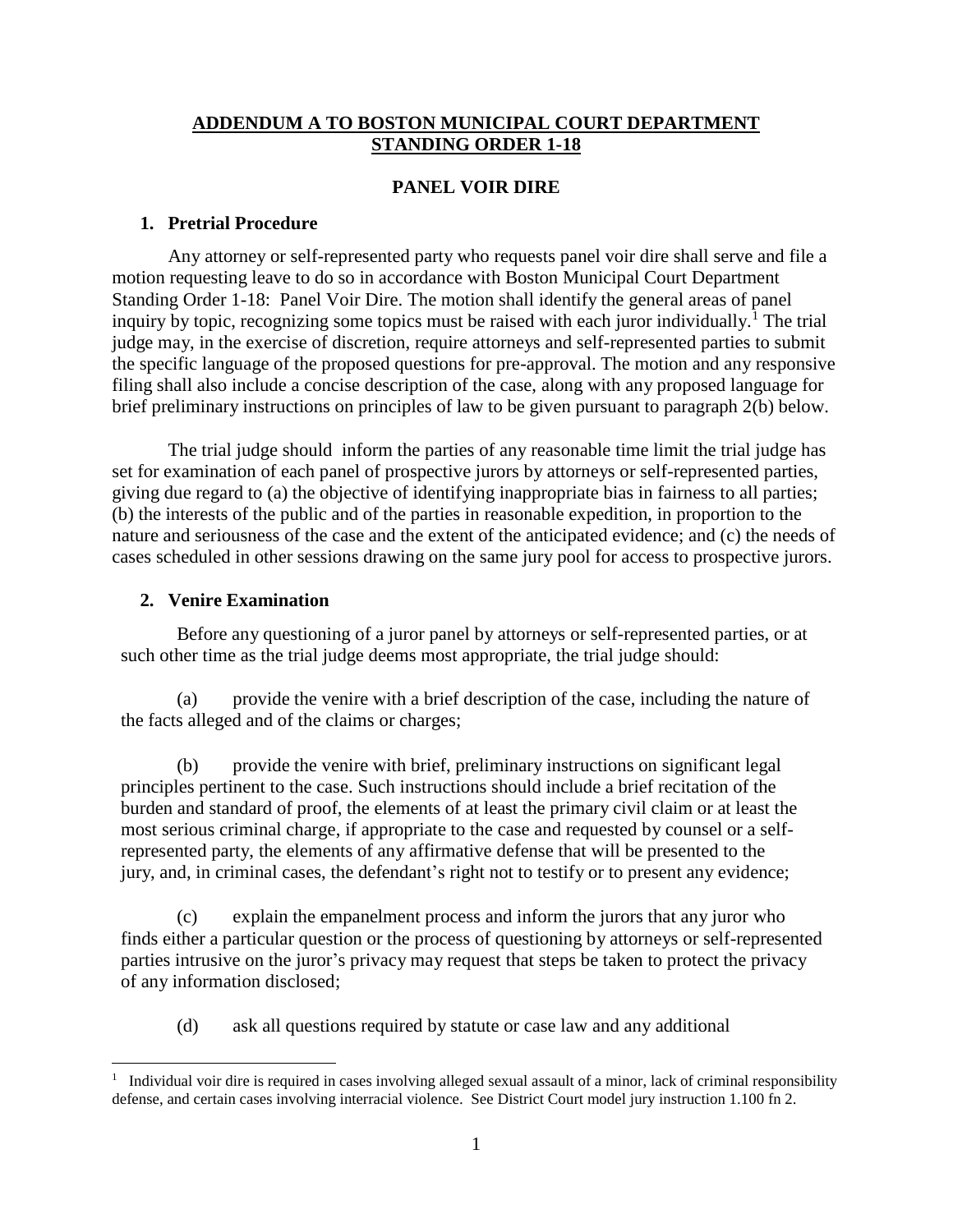questions the trial judge deems appropriate in light of the nature of the case and the issues expected to be raised; and

(e) conduct individual voir dire of those jurors who will be part of the panel voir dire. The trial judge should then hear challenges for cause based upon the initial questioning of the venire and individual voir dire.

### **3. Panel Examination**

After the initial questions are asked, and individual voir dire is conducted, the judge shall seat the jurors found preliminarily indifferent as a panel. There are various versions of panel voir dire that may be employed by the Boston Municipal Court Department. The judge may employ multiple panels or a single panel depending upon recording capabilities, the size and physical layout of a courtroom, jury box, or jury venire, and the number of court officers. If more than one panel is used, the judge should consider whether the jurors who remain qualified should be temporarily excused from the courtroom while the next panel is seated and questioned.

(a) The parties shall then proceed with questioning the panel. Parties with the burden of proof shall conduct their questioning first. In cases with multiple parties on a side, the parties on each side shall agree as to an order in which to proceed. In the absence of agreement, the judge shall assign an order. The attorney or party may pose questions to the entire panel or to individual members.

(b) Throughout the proceedings, attorneys and self-represented parties at the trial are responsible for correcting any misstatement as to juror numbers and seat numbers being read for the record.

(c) If the trial judge has not already done so, he or she shall remind the jurors that during such questioning a juror may request to respond to a question outside the presence of other jurors.

(d) The trial judge and the attorneys participating shall at all times during panel questioning take reasonable steps to ensure that the identity of each juror speaking is adequately maintained on the record, by reference to juror number or seat number. In particular:

> i. In an electronically recorded courtroom, the attorney or party shall stand near a microphone; and

ii. When posing questions to, or receiving a response from, any specific  $juro(s)$ , the attorney or party must identify each such juror(s) by juror seat number (or, less ideally, by juror number). They shall not refer to any juror by name.

(e) The trial judge may intervene at any time to ensure an accurate record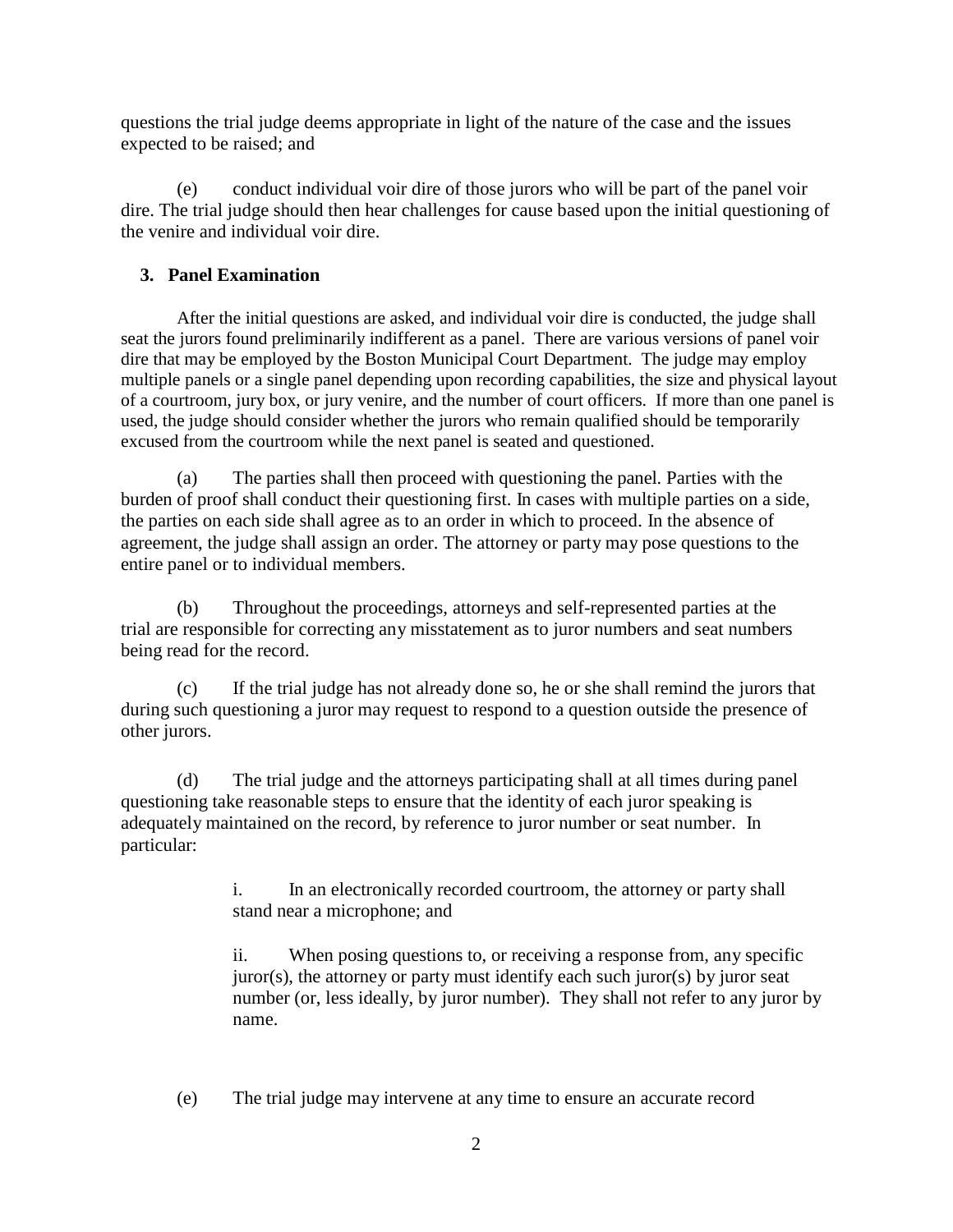(including recording of seat numbers of jurors who respond to questions), to clarify or instruct on a point of law, or to ensure that panel voir dire proceeds in an orderly, fair, and efficient manner.

(f) The trial judge may at any time bring an individual juror to sidebar for questioning out of the hearing of other jurors about any potential bias revealed by panel questioning. If a juror is brought to sidebar, the judge may direct all other parties to do their own questioning on the same subject matter at that time to avoid a need to return to sidebar for later questioning on that subject matter. If the juror's responses to such questioning at sidebar result in a challenge for cause, the judge may rule on the challenge at that time or at the conclusion of all panel questioning. If time limits on panel questioning have been set, the judge may decide whether to exclude all or part of the time spent at side bar from the questioning party's time.

(g) Any party may object to a question posed by another party by stating "objection," without elaboration or argument. The judge may rule on the objection in the presence of the juror or jurors, or may hear argument and rule on the objection outside the presence or hearing of the juror or jurors.

(h) Unless the judge specifically allows, there shall be no follow-up questioning of a panel by attorneys or self-represented parties once each has taken his or her turn.

### **4. Challenges for Cause and Peremptories**

(a) After panel examination by all parties, the trial judge shall hear any further challenges for cause as to any panel members at sidebar.

(b) Unless the trial judge decides to postpone exercise of peremptories until after voir dire of additional panels, the parties shall then exercise at sidebar any peremptory challenges they have as to any jurors remaining on the panel. The party with the burden shall proceed first, using all peremptories the party seeks to use with that panel. All other parties shall then proceed, using all peremptories each seeks to use with that panel. In civil cases, the judge may alternate sides. The jurors remaining after challenge may then be directed to a separate location, possibly outside the courtroom.

(c) Upon any challenge for cause, the judge may ask additional questions, with or without further instructions on the law, and may allow opposing counsel further opportunity to question the juror.

#### **5. Additional Panels of Jurors**